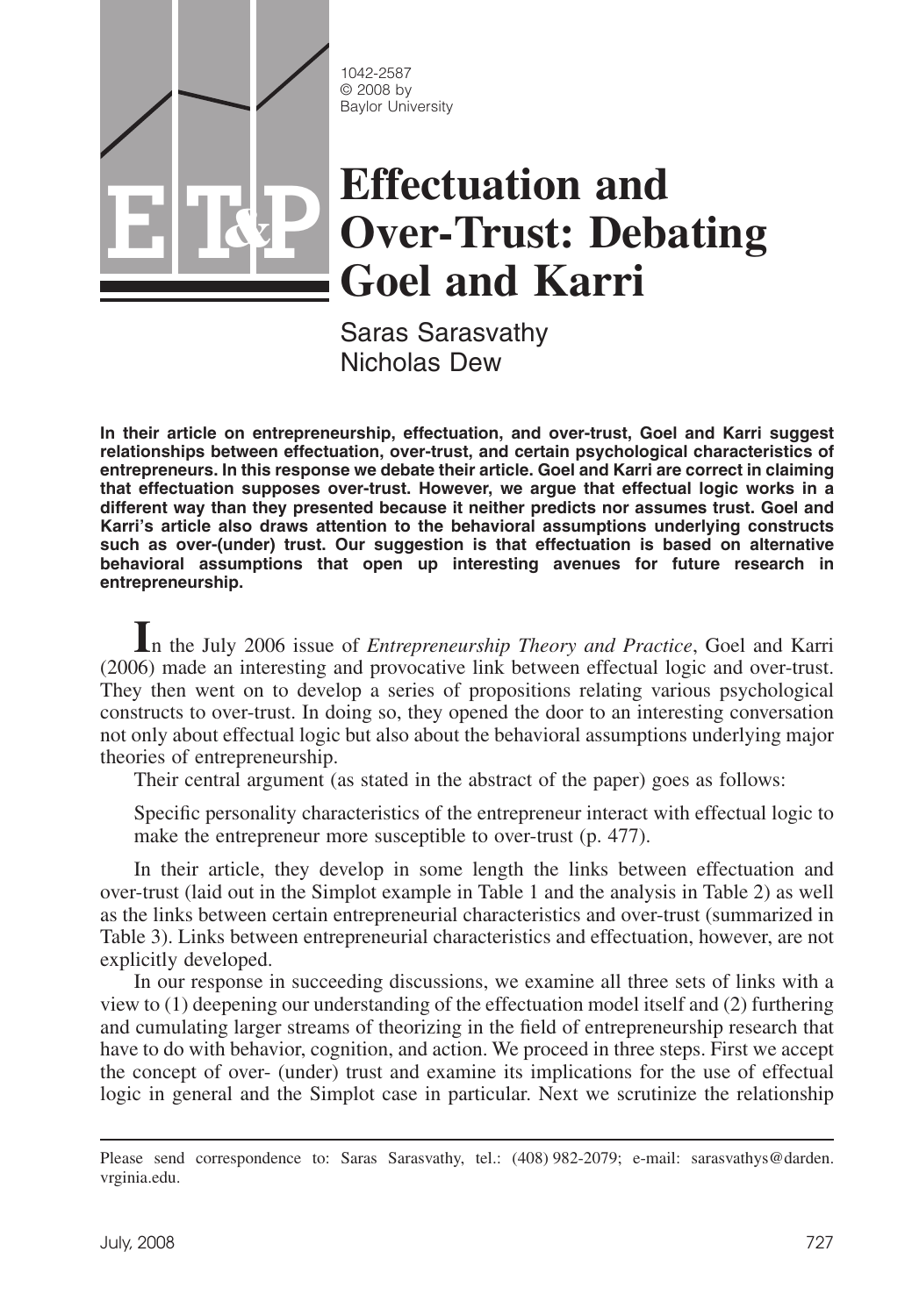between the psychological characteristics of entrepreneurs and the use of effectual logic. Finally we outline a key objection to the behavioral assumptions underlying constructs such as over- (under) trust and suggest an alternative that opens up interesting avenues for future research in entrepreneurship.

## **Effectual Logic and Over-Trust**

Goel and Karri are very clear and concise in their definition of over-trust, particularly as it relates to effectual logic in entrepreneurial settings:

Goel, Bell, and Pierce (2005) proposed: "Over-trust reflects a condition where one chooses, either consciously or habitually, to trust another more than is warranted by an objective assessment of the situation." We refine this definition further in the context of the entrepreneurs' trusting behavior by forgoing reliance on deviation from the objective merits of the situation. We observe that some people can trust in contexts where others may urge caution and seek cautionary safeguards. In this respect, over-trust can be viewed as instrumental in making deals under the assumption that the other parties will keep their end of the bargain. The assumptions guiding over-trust in this context are diametrically the opposite of Williamson's (1985) prescription of assuming opportunism in the same context. In other words, the effectual entrepreneur is placing a bet in the opposite direction of the Williamsonian entrepreneur (p. 479).

This conceptualization is accurate but inadequate. In general, in any new relationship, be it one of a single trade or a series of repeat encounters, there is motivational uncertainty (at least) at the beginning—i.e., it is not clear whether the other person is trustworthy or not. There are several ways of characterizing and dealing with this uncertainty. The sociological notion of *tertius gaudens* (Coleman, 1990) is one option. Setting aside the solution offered by a third party for the moment, let us examine a one-to-one transaction.

If we take a predictive approach to the first deal with a relative stranger, we are liable to make one of two types of errors—in Goel and Karri's terms over- or under-trust. Williamson advocated under-trust and Goel and Karri are correct in claiming that effectuation supposes over-trust, assuming there is such a thing as optimal trust. But it does not automatically follow that effectuation advocates making deals "under the assumption that the other parties will keep their end of the bargain," even though *over-trust* may very well advocate that assumption.

Nor does it imply that the effectual entrepreneur is "placing a bet." Goel and Karri (2006) make the evocative claim that "the effectual entrepreneur is placing a bet in the opposite direction of the Williamsonian entrepreneur" (p. 479). It is important to remember here that Williamson was not explicitly laying out a thesis about entrepreneurs per se, whereas effectuation is. Furthermore, Williamson is not advocating the descriptive reality that human beings are in actual fact opportunistic. Instead, he is advocating the normative prescription that when in doubt, contracts should be written *as if* human beings will behave opportunistically. Effectuation highlights circumstances under which it is OK to assume the opposite—i.e., in the face of Knightian uncertainty wherein the only way for each party in the relationship to benefit is by making small (affordable-loss based) but credible commitments to a joint course of action *even if* each is unsure of the other's trustworthiness down the road. The devil, as usual, is in the details.

The first point to note here is that effectual logic is *non*predictive. So the effectuator, by definition, does not "place bets." Instead, she does two things: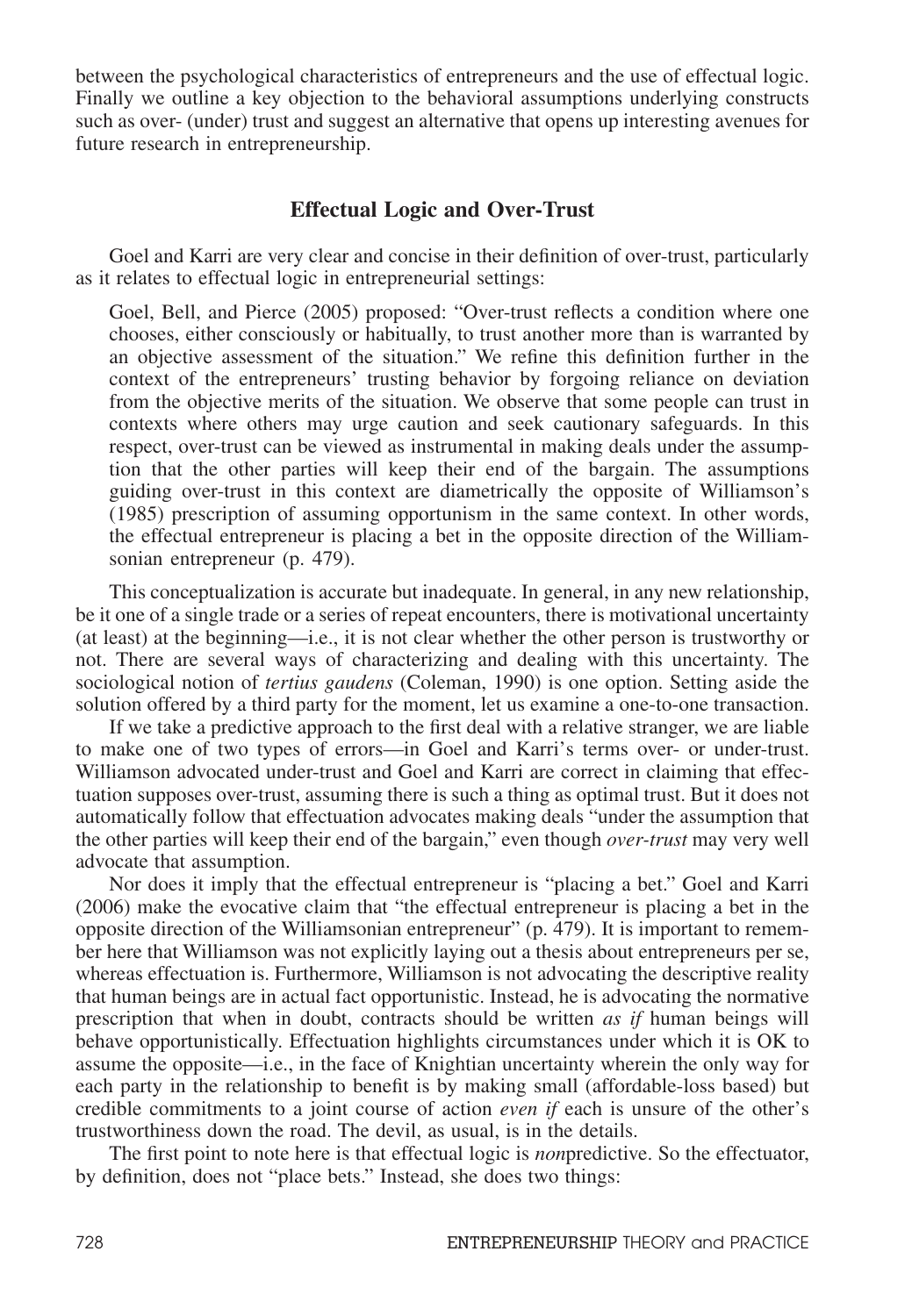- 1. The effectuator invests only what she can afford to lose. Note here that effectuation advocates nonpredictive strategies for *both* parties to the transaction. Therefore, each invests only what he or she can afford to lose. The willingness to lose the investment—or more accurately, the creativity that each stakeholder exercises to bring the idea to market with zero resources invested—obviates the necessity to place substantial "bets."
- 2. The effectuator also seeks to influence and shape the future, including the future behavior of other stakeholders. This involves the recognition that intelligent altruism (as opposed to naïve altruism, naïve selfishness, and opportunism) *cues in* intelligent altruism in others (Simon [1993] provides a detailed exposition of this topic).<sup>1</sup> This implies that there is no need to assume a "tendency" or trait in the effectuator to behave altruistically. Instead, intelligent altruism is simply a rational strategy in the earliest stages of the formation of a new entrepreneurial network.

The second point to note is that the stitching together of the stakeholder network process in effectuation proceeds commitment by commitment—and not by either *predicting* or *assuming* trustworthy behavior. This is because effectuation is about the formation of new ventures and new markets in the face of Knightian uncertainty where even the very existence of countable instances over which probability distributions may be estimated is in doubt (Knight, 1921). To put it simply, effectual negotiations are about what the pie could, should, and would be rather than about how large it will be or how to divide it among the stakeholders. Therefore, each effectual commitment involves both the recognition (1) that the pie does not exist and all investments are merely tickets to buy "voice" in shaping what that pie might eventually turn out to be and (2) that there will be several more negotiations and transformations as new stakeholders self-select into the process.

The *self*-selection aspect is worth elaborating. In effectuation, clear goals do not drive the stakeholder selection process—i.e., the goals of the new venture or the predicted features of the opportunity do not drive who comes on board. Instead, who comes on board drives what the goals of the enterprise will be and what the new market opportunity will eventually turn out to be. And the only way anyone can become a stakeholder in the effectual process is by making a real commitment, i.e., by actually staking something. For a detailed step-by-step explication of this process and its ramifications for opportunism and opportunity costs, see Sarasvathy and Dew (2005).

Intelligent altruism, therefore, is inevitable and even seminal to the genesis of effectual networks. Yet effectuation does not *assume* intelligent altruism. It simply makes intelligent altruism a *rational* criterion for action in the face of Knightian uncertainty and goal ambiguity—not only for entrepreneurs but also for *all* their early stakeholders. Let us try to illustrate these points through a reexamination of the Simplot case that Goel and Karri use in their article, particularly the analysis in Table 1.

<sup>1.</sup> Altruism, as Simon uses the term, comes from genetics and denotes "behavior that increases, on average, the reproductive fitness of others at the expense of the fitness of the altruist" (Simon, 1993, p. 156). Intelligent altruism, therefore, is the recognition by an intelligent (human) being that at times there are positive payoffs to behaving in ways that increase other people's benefits even at a cost to oneself. Thus, the intelligent altruist is neither opportunistic nor completely unselfish, yet has developed a sense of when to be which. Therefore, it is possible that intelligent altruists will *appear* over-trusting even when trust may play no part in their decision criteria. Simon also showed that when some people act altruistically purely because they believe the circumstances warrant such a behavior, their actions probably "cue in" intelligent altruism in the behaviors of those interacting with them, hence creating a "virtuous cycle" of the sort effectuation argues *can* happen (and probably does happen) in the face of Knightian uncertainty.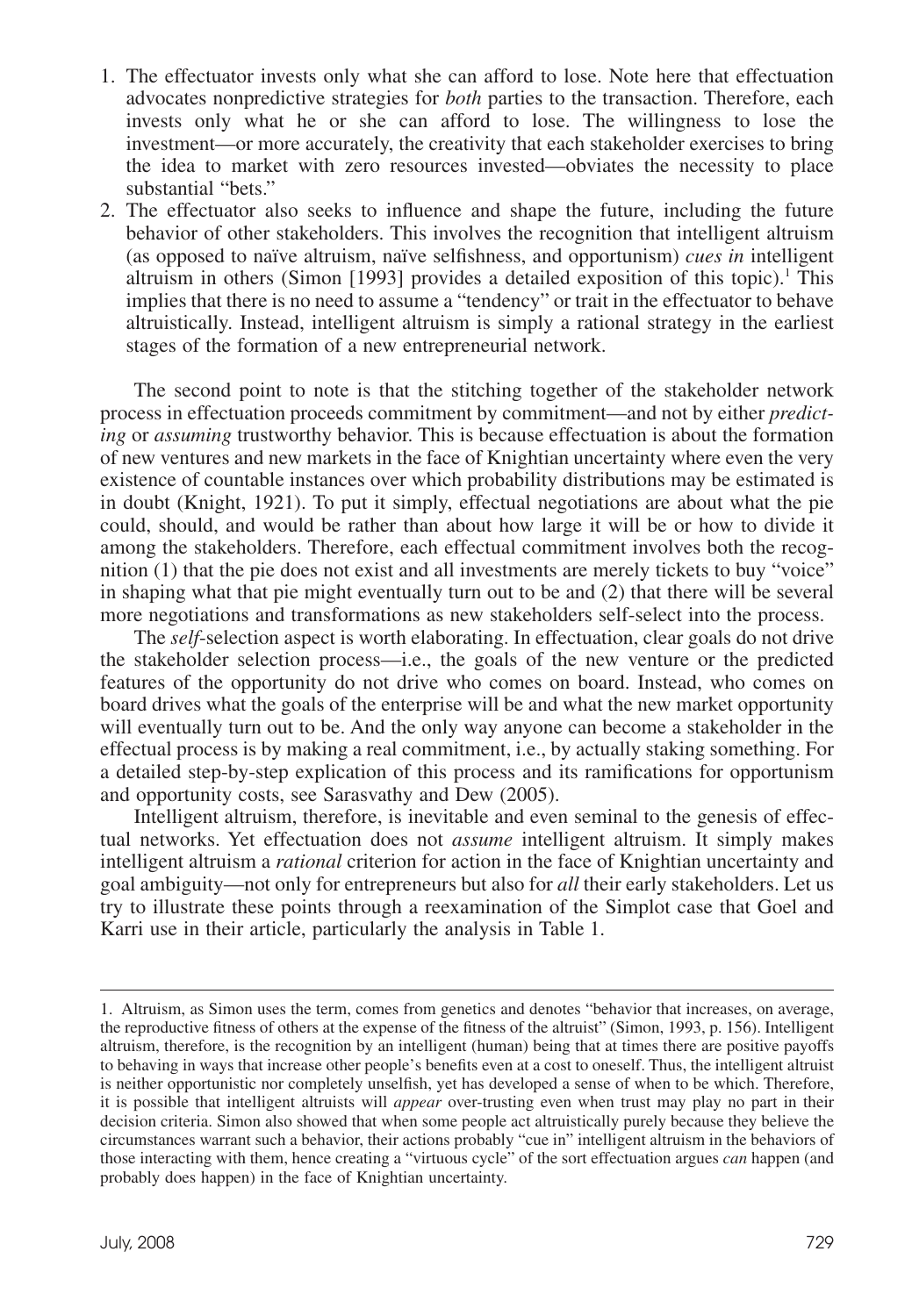## **The Simplot Case Revisited**

The J.R. Simplot story presented in the left-hand column of Table 1 in Goel and Karri's article gives the impression that effectuation is simply a matter of "betting on hunches" and "trying everything" randomly. A deeper investigation shows, however, that there is more to the J.R. Simplot story and—as argued in several articles—there is definitely more to the logic of effectuation. From the very beginning, J.R. worked with available means and self-selected stakeholders to construct opportunities in a nonpredictive fashion. As Silver (1985) chronicles it, J.R.'s entrepreneurial career began around 1927:

When the farmers feared a pork surplus and slaughtered their hogs, 16-year-old Simplot collected and fed hogs and waited out the period until hogs were in short supply. He made a profit that financed his first potato processing plant (p. 397).

For the next three years, he went into farming, trading animals, and learning how to survive on sparse land and in hard times. He heard of an electric potato sorter in 1928, bought it for \$345 and began sorting and storing potatoes for other farmers. The Great Depression increased the demand for potatoes and Simplot's business expanded. By 1940 he employed about 1,000 workers at 30 potato and onion warehouses, each of which had three sorters (p. 398).

In our view, this is hardly the story of someone who simply runs around trying random things. J.R. did not do careful market research and financial projections before deciding to take care of the hogs (in the face of a predicted pork glut) or when he went into the potato sorting and storing business. In both cases, though, what exactly did he have to lose? In the first case, it was primarily sweat equity (he did not need to "buy" hogs; he simply "collected" and fed them—they were scheduled to be slaughtered anyway) and in the second, the investment of \$345 was negligible given that he had already made \$7,800 on his pork "corner." Thereafter, further growing the business by adding potato and onion warehouses was how Simplot leveraged an important contingency (the Great Depression, which increased the demand for potatoes) and appears to have been in large part funded internally.

The story of his next major enterprise, the onion powder and flake business, is more interesting. As Gilder (1984) tells the story:

Then in the spring of 1940, Jack Simplot decided to drive to Berkeley, California, to find out why an onion exporter there had run up a bill of \$8,400 for cull (or reject) onions without paying. . . . The girl in the office said the boss wasn't in. Fine, said J.R., he would wait until the man arrived. Two hours later, at ten o'clock, a bearded old man walked in. Assuming this was his debtor, Simplot accosted him. But he turned out to be a man named Sokol, inquiring why he was not getting his due deliveries of onion flakes and powder. They sat together until noon, but still the exporter failed to arrive.

As the noon hour passed, Simplot was suddenly struck with an idea. He asked the bewhiskered old trader to a fateful lunch at the Berkeley Hotel. "You want onion powder and flakes," said J.R., "I've got onions. I'll dry 'em and make powder and flakes in Idaho."

The two men shook hands on the deal and returned to the exporter's office. Mr. J.R. Simplot had entered the food processing business, without any clear notion of how to produce dried onion powder or flakes (p. 30).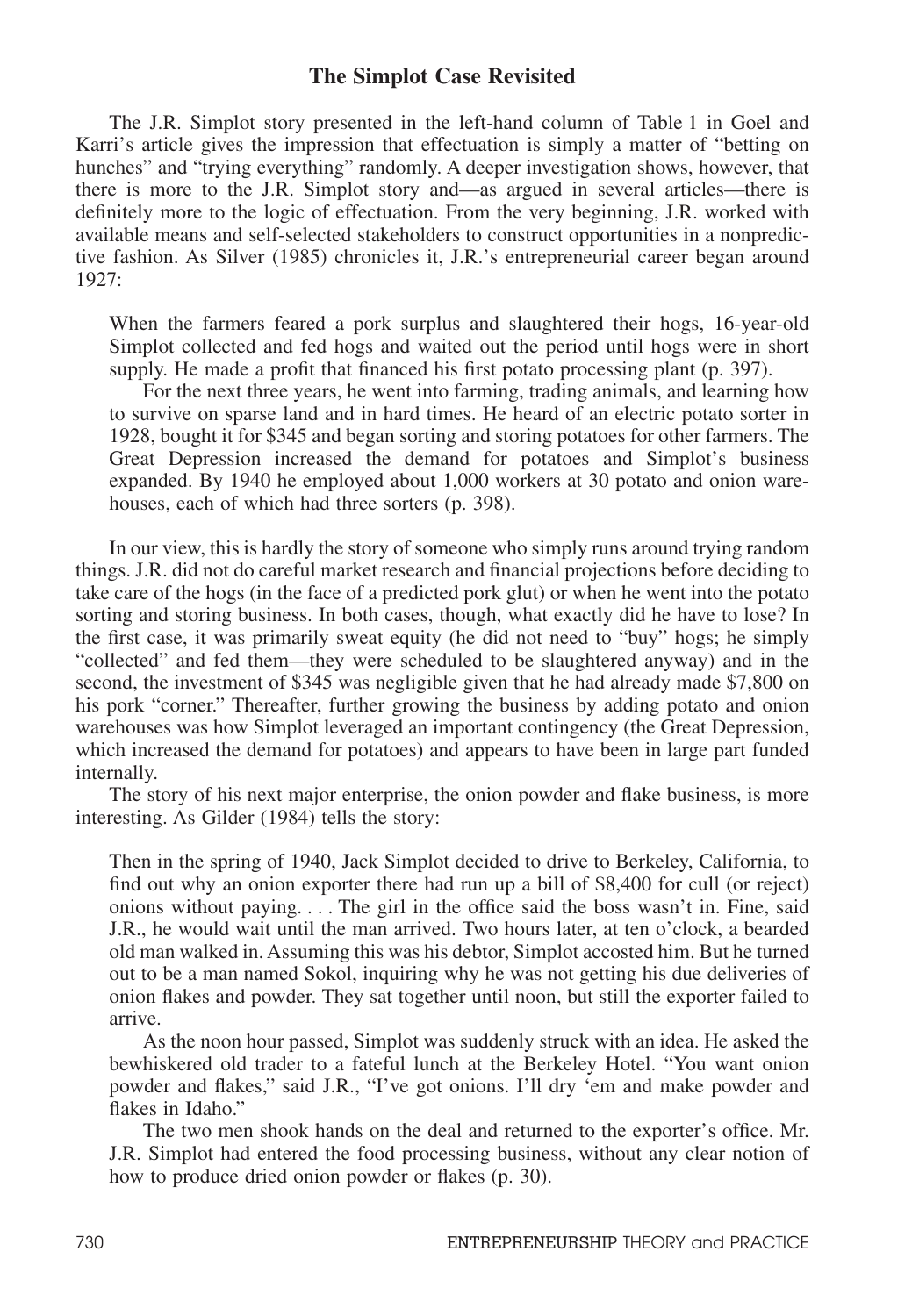Sure. But J.R. already had most of the necessary means—he had onions, warehouses, and—not insignificantly—he knew that others were already producing dried onion flakes and powder. Moreover, he did not have to "bet on hunches" because he had a *real* customer—someone who wanted onion flakes so badly he was willing to wait several hours at his supplier's office. Committing to the onion flake business was well within his affordable loss limits (hence hardly a "bet") and the fact that the customer was willing to wait on a delinquent supplier signaled the customer's commitment as well (i.e., not a "hunch," rather based on "evidence"). The history of the Simplot enterprise continued in a similar vein through a logical process of adding units and stakeholders that included leveraging a variety of contingencies often in an exaptive fashion (Dew, Sarasvathy, & Venkataraman, 2004). Silver (1985, p. 399) describes the development as follows:

Simplot quickly learned that other foods could be dried as well, and that the process reduced the storage requirement to one-seventh the warehouse space required prior to drying. When America entered World War II, Simplot's dried potatoes were in enormous demand as field rations. To get more potatoes, he bought and cleared more land for farming. To dispose of the endless skins, he bought a feedlot for 3,500 hogs. To get more fertilizer, he bought mineral rights to 2,500 acres of phosphate-rich Indian land.

We agree with Goel and Karri that it appears that J.R. used effectual logic more often than not and more than most run-of-the-mill entrepreneurs in the larger population. The motto on a metal plaque on his desk stated: *Nothing will ever be attempted if all possible objections must first be overcome*. In an entrepreneurial career spanning eight decades, this meant his investments included ventures that did not pan out well. But—Anders's (2004) particular phraseology of the story in the *Wall Street Journal* notwithstanding—the historical data on the decisions J.R. made and how he made them do not justify the claim that "JR had to try everything" (Goel & Karri, 2006, p. 481) randomly or on a whim plunged into "everything that interested him" (Goel & Karri, 2006, p. 482, Table 2).

In sum, our case is a simple one. It is true that effectual logic suggests biasing trust-related decisions in the opposite direction to that advocated by Williamson (1985). Simplot and Sokol did not wait for their lawyers to parse out the fine print in written contracts before they shook hands on the onion flakes deal. But the logic of effectuation suggests neither indiscriminate over-trust nor naïve altruism. Instead, effectuators build networks of self-selected stakeholders, each of whom commits only what he or she can afford to lose, to help shape new ventures and new markets that may or may not eventually turn out to be blockbuster financial successes. We think that neither Simplot nor Sokol would mortgage their homes to start random new enterprises with strangers on the street who may approach them with deals, "interesting" though they may be.

# **Psychological Characteristics of Entrepreneurs and the Use of Effectual Logic**

On page 484, Goel and Karri make a rather troubling claim:

The effectuation theory puts the focus back on entrepreneurs and their worldview, which makes them different from nonentrepreneurs in the specific way they process information and sense and create opportunities by following an effectual logic.

There is no claim in effectuation that it is a characteristic of entrepreneurs that makes them different from nonentrepreneurs. Effectuation is merely a claim about "expert" as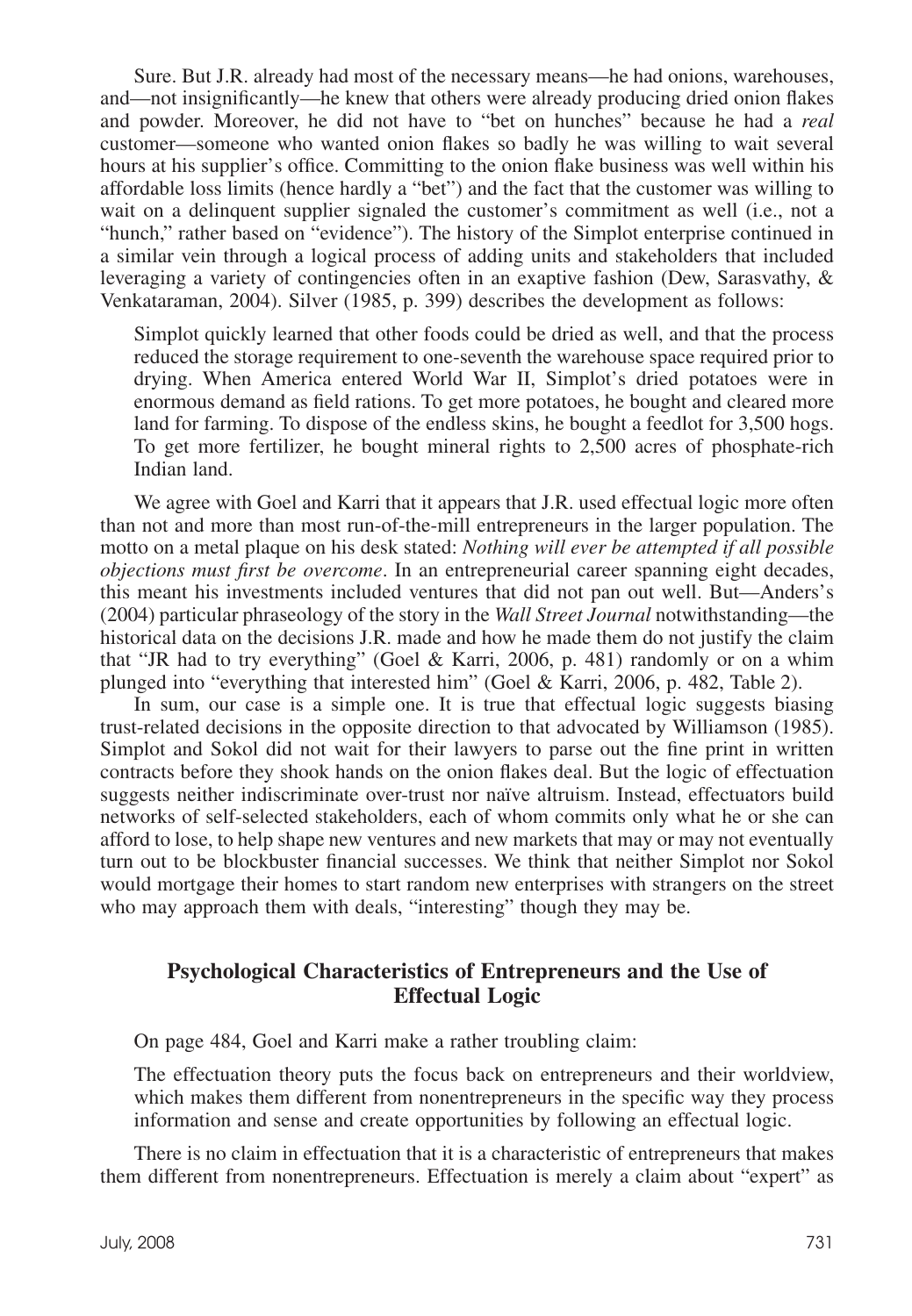opposed to "novice" entrepreneurs. Put another way, all human beings, irrespective of whether they are entrepreneurs or not, can learn and use effectuation. In fact, our particular position in this regard is one of deep skepticism about classifying human beings into separate species called "entrepreneurs" and "nonentrepreneurs."

In our view, effectuation is a logic: a set of internally consistent decision criteria for guiding action. It may or may not have basis in an innate psychological trait. In any case, the trait basis for effectuation is neither necessary nor sufficient for its use. In other words, *all* human beings can learn and choose to use an effectual logic, whether to build new ventures or for other purposes. Also, both causal and effectual logics can be and usually are used to build new ventures—successful or otherwise. And, of course, effectuation is not a theory about entrepreneurs per se; it is a theory of entrepreneurial *expertise*.

The theoretical elements of effectuation were induced from cognitive-science-based empirical investigations into how expert entrepreneurs build new ventures and new markets (Dew, 2003; Sarasvathy, 1998). These provide insights into how they think, act, make decisions, and solve problems, and not into their psychological characteristics. In fact, none of the four constructs discussed in the Goel and Karri article were even measured in the original study (Sarasvathy, 1998). As far as we are aware, the only published attempt to measure both the use of effectuation and psychological characteristics of the subjects found very weak or no correlation between particular psychological measures and the use of effectual logic (Allen, 2003). Unpublished data collected by Wiltbank (personal communication, 2006) so far corroborates Allen's findings. Out of a wide range of psychological measures, the only one that cannot be ruled out (based on this data) is self-efficacy.

Moreover, effectuation provides explanations for how ordinary individuals may end up building new ventures and new markets even when they do not explicitly set out to do so. Sarasvathy (2001), for example, argues for focusing entrepreneurship research on "How do people become entrepreneurs?" and away from questions such as "Why do some people become entrepreneurs, while others do not?" or its corollary, "Why do some perceive entrepreneurial opportunities and act upon them, when others do not?" Therefore, the claim that effectuation divides the world into entrepreneurs and nonentrepreneurs is perplexing and unwarranted.

All the same, it may be useful to state more clearly the underlying assumptions about human behavior on which effectuation rests and how they compare with behavioral assumptions in entrepreneurship research in general. We turn to that next.

#### **On Behavioral Assumptions in General**

Most major theories in the social sciences, explicitly or implicitly, make assumptions about human behavior. For example, mainstream economics assumes human beings are rational; mainstream sociology generally assumes that human beings are boundedly rational, etc. The conventional consensus or meta-assumption underlying these behavioral assumptions is that people can be divided into reasonably distinct categories based on stable distributions of particular psychological or cultural characteristics such as selfefficacy, nonconformity, etc. In other words, populations can be characterized and segmented into groups consisting of say, highly conformist, highly nonconformist, and moderate. Some pervasive assumptions used in economics and management theories include risk aversion, opportunism, and well-ordered preferences.

There are vast bodies of literature on each of these. But the verdict of empirical work suggests that such assumptions may be misleading. Take, for example, Paul Slovic's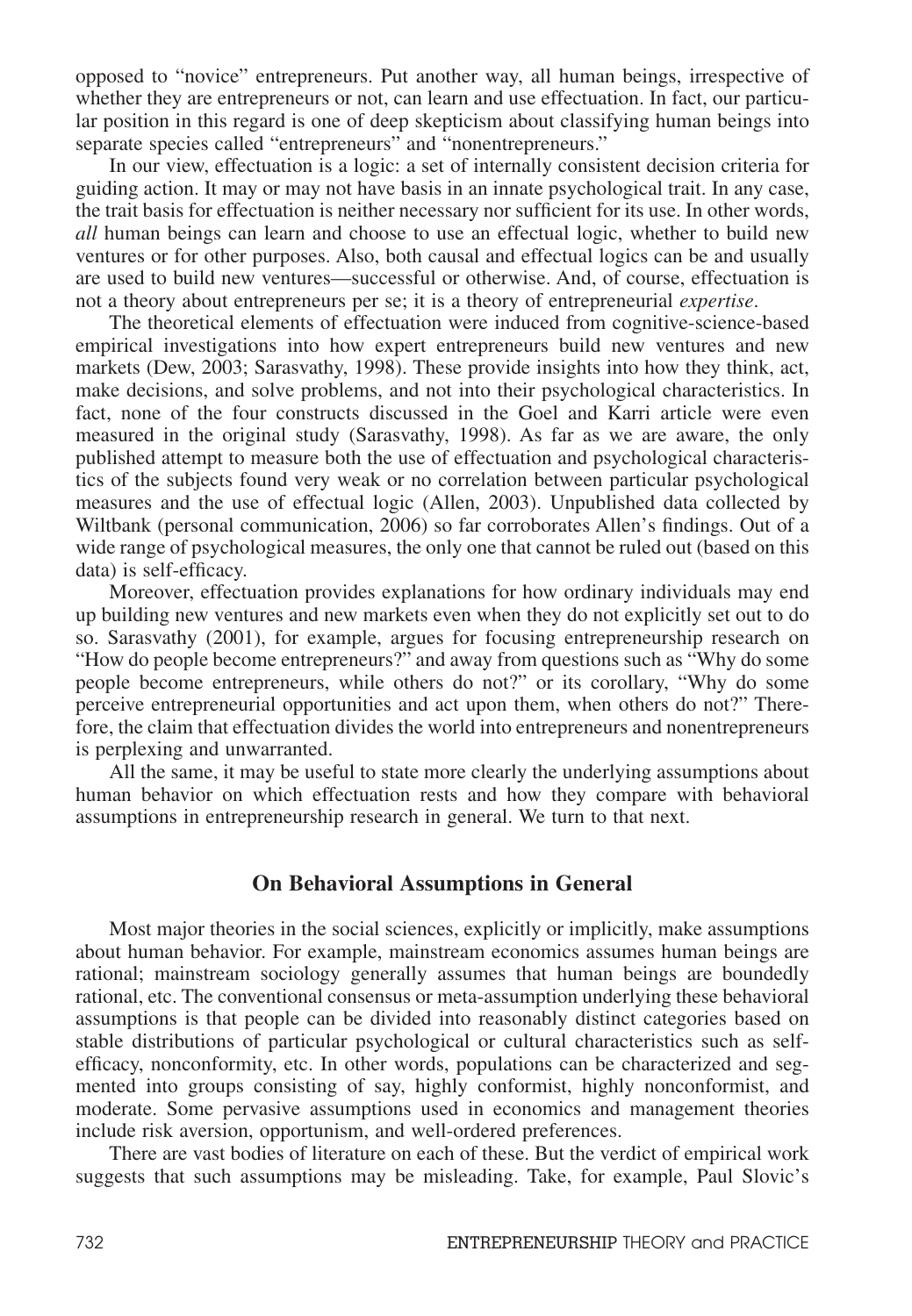address to the 102nd Annual Convention of the American Psychological Association, where he summarized over two decades of research that shows that while some people take preferences as entirely endogenous and others take them as exogenously given, others construct them as they go along, sometimes in the very process of elicitation by researchers seeking to understand them:

The meaning of preference and the status of value may be illuminated by this well-known exchange between three baseball umpires. "I call them as I see them," said the first. "I call them as they are," claimed the second. The third disagreed. "They ain't nothing till I call them," argues the third (Slovic, 1995, p. 364).

Similar results may be found in the risk-propensity literature. Two recent metaanalyses of the literature point to the significance of entrepreneurial characteristics in opposite directions (Miner & Raju, 2004; Stewart & Roth, 2001). And even if one prefers one meta-analysis over another, the effects are very small.

Opportunism does not fare all that better. (Rabin [1998] provides a comprehensive review, and Frank [1988] an alternative perspective.) So while opportunism makes a convenient modeling assumption (for some purposes), what we know empirically about self-interest suggests:

- 1. People are not solely or even massively self-interested; nor are they entirely altruistic.
- 2. The same person may be altruistic at certain times and opportunistic at others (robber barons such as Andrew Carnegie).
- 3. People who are predominantly opportunistic in one domain may be concurrently altruistic in others (*The Godfather*).

One reason for this pattern of results could be that selection mechanisms in biological evolution have produced human beings that are astute in recognizing and acting upon cues for individualistic *and* collectivistic behavior:

Because selection has sometimes favored individualistic and at other times collectivist behavior, the human species has evolved not only the capacity for both kinds of action but probably also a complex cognitive device for figuring out in a given situation which kind of action, collective or individualistic, is likely to produce the best genetic outcome (Thompson, 1998, p. 305; also cited in Sarasvathy & Dew, 2005).

What biologists have discovered about human genetics suggests is that in one sense we are more alike than unlike each other—with all geographic, historical, ethnic, and cultural variations factored in, we are truly a single species still. Yet we are also extraordinarily different from one another. For example, within a relatively unmixed and genetically homogenous aboriginal population, we can find more than 84% of all possible human variations (Lewontin, 1992). This pattern is mirrored in populations of human artifacts as well. For example, a series of industry studies by Griliches and his colleagues finds persistent heterogeneity among firms, so much so that they have to conclude that "the simple production function must be seriously misspecified" (Mairesse & Griliches, 1990). In their words:

There is a sense in which different bakeries are as much different from each other, as a steel industry is from the machinery industry (Griliches & Mairesse, 1999, p. 198).

In sum, the logic of effectuation is premised on the possibility that variation in human behavior may encompass the following three characteristics: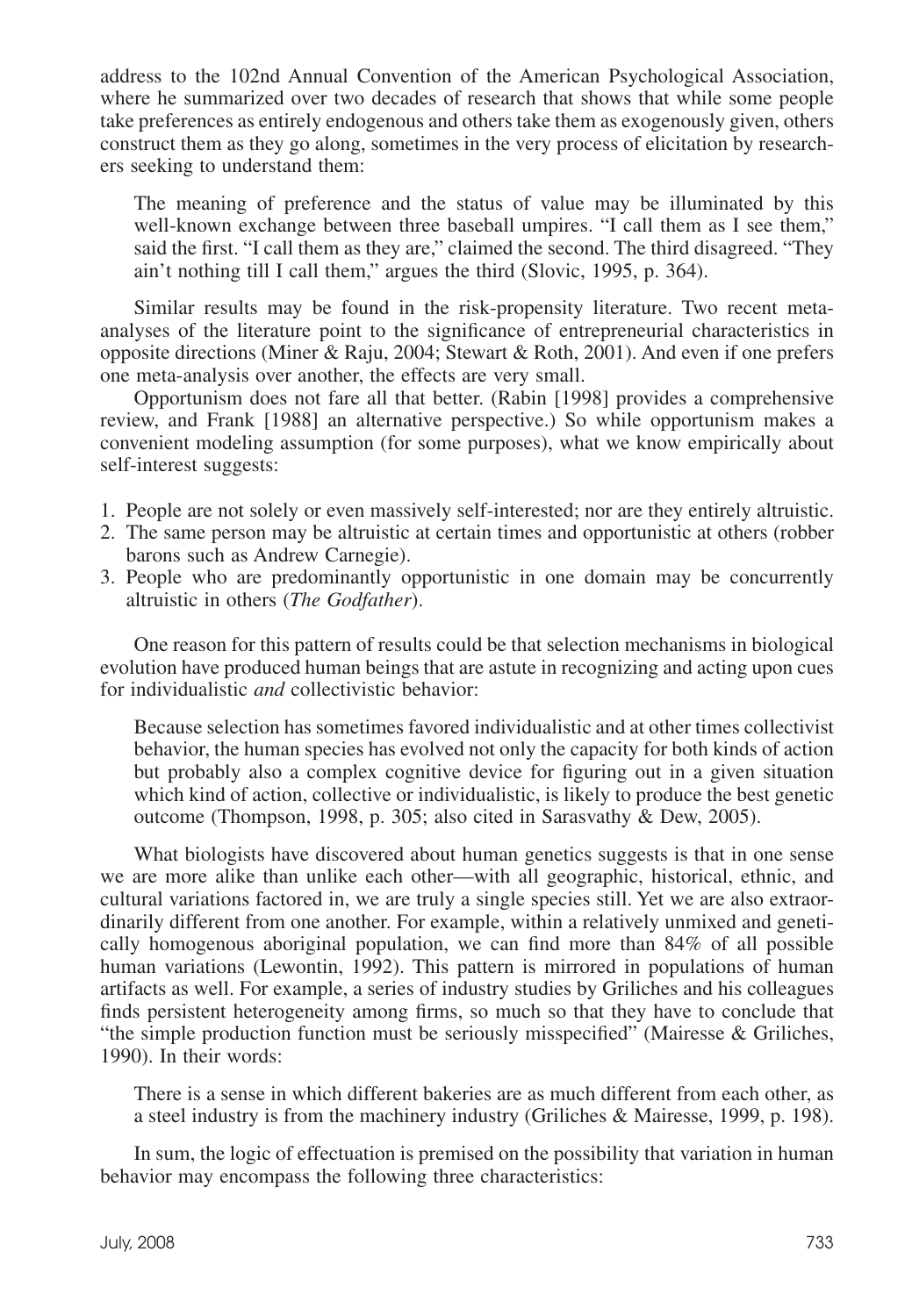• *Heterogeneity*. People are very different from one another. However, we might classify human beings into categories; variation within categories will be as likely and significant as variation between categories.

• *Lability*. People change over time. Not only behavior, but traits and preferences, culture and institutions change.

• *Contextuality*. People play multiple roles. For example, a person may be highly risk averse to jumping off of airplanes but might nonchalantly short-sell stocks in a bull market.

We did not use the concept of "situation" here because this term has been used to confound two separate concepts: context as a setting for behavior—that is, a domain within which a particular behavior occurs—and context as a determinant of behavior that is, a set of circumstances or constraints that causes people to behave in a particular way. We use the word "contextuality" exclusively in the former and not in the latter (deterministic) sense. Like genetics or childhood experiences, "situation" may explain why and how people differ from each other, or change over time, or take on multiple roles. Effectuation takes neither trait dependence nor situation dependence, by itself, as a characteristic of human behavior, even though such dependence may explain how and why one person's behavior differs from another's, or how and why someone changes over time, or how and why individuals play multiple roles. Whereas situation dependence and free choice are each necessary but insufficient explanations for human behavior (as widely used in causal explanations), the crux of our perspective is that the previous three characteristics are sufficient but unnecessary assumptions about human behavior underlying effectual logic.

In sum, opportunistic cynics, trusting idealists, and rational calculators of optimal trust can all learn to effectuate. Using exactly the same effectual logic, each will of course arrive at completely different outcomes precisely because their starting point (i.e., *who they are* in terms of their underlying approach to trust) is different. For example, hackers may join hands with other hackers to build stronger computer viruses; software security firms may work with their stakeholders to build stronger barriers to those viruses; and occasionally, hackers and security firms may find ways of codeveloping viruses that hack into those who threaten their common interests (such as in the fight against international terrorists). Effectuation can be a useful tool in all of these ventures.

Theoretically speaking, effectual logic does not *require* any particular assumption about trust *ex ante*. *Ex post*, however, it is quite possible that effectuators will be empirically found to have exhibited over-trust, particularly when examined in contrast to Williamson's seminal yet controversial arguments about the necessity to assume opportunism in human behavior.

### **Conclusion**

By making a link between effectuation and over-trust, our hope is that Goel and Karri's article might stimulate entrepreneurship researchers not only to investigate these topics in more depth but also to scrutinize the behavioral assumptions used in entrepreneurship research with an eye to how these assumptions inform the way we interpret theory. In our view, in order to look at entrepreneurial phenomena through an effectual lens we need to weaken our assumptions about prediction, opportunism, and psychological stratification and deepen them on intelligent altruism, heterogeneity, lability, and contextuality. Once we shed our monistic baggage, it is easier to see why over-trust—although it may be an important concept in a causal scenario—is largely irrelevant in effectual ones.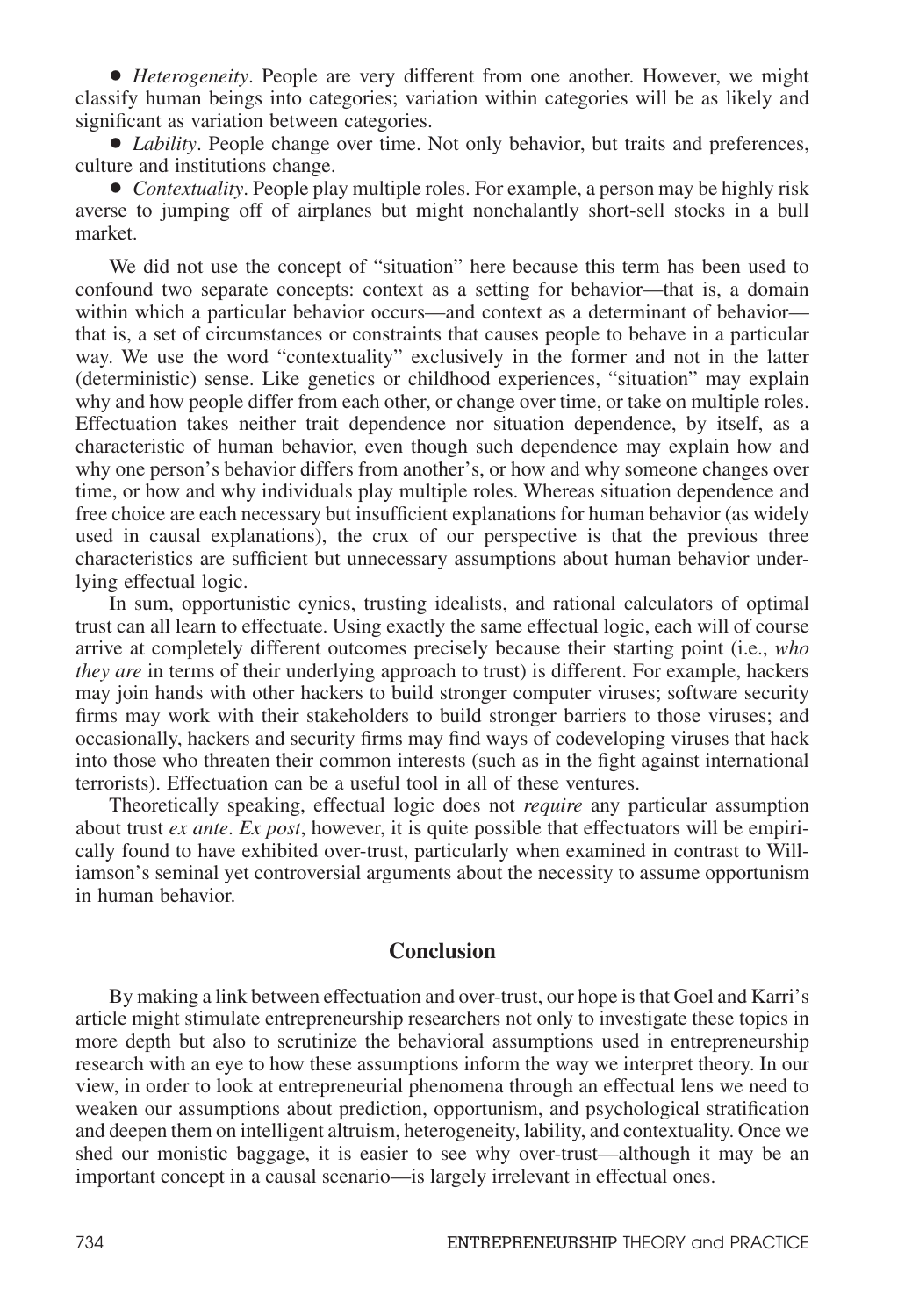This notion that entrepreneurial phenomena look different through the lens of behaviors such as intelligent altruism can be extended in a number of other directions that we think may present productive avenues for future research. Take, for instance, the notion of "opportunity discovery." As outlined in the work of Kirzner (1979, 1989), opportunity discovery is premised on the ethic of "finders keepers"—the entrepreneur who finds (discovers) an opportunity is the rightful keeper of entrepreneurial profits arising from the opportunity. These conclusions logically follow from Kirzner's subjectivist perspective. But however useful this perspective might be for some purposes, it can explain only a fraction of opportunity discovery.

In particular, it appears not at all well suited to explaining how large, complex, multiplayer opportunities are discovered and exploited. Some opportunities involve a lot more "moving parts" than others. These sorts of opportunities involve interactions between many stakeholders and in general depend on concerted action to recoordinate the use of resources controlled by these different players (Denrell, Fang, & Winter, 2003). Such opportunities can sometimes be characterized as having weak-link structures: They are only as strong as the weakest link in the circle of stakeholders (Knez & Camerer, 1994). They are defeated by two kinds of problems that inhibit coordination among stakeholders—asymmetric information (a strong feature of Kirznerian entrepreneurship) and hold-up tactics (a logical outcome of subjectivism combined with a finders-keepers ethic). If, as we believe, these behaviors "collapse" many potential opportunities, then the discovery of such opportunities is logically beyond the purview of the (anticipatory) Kirznerian entrepreneur. To discover such opportunities is simply inconsistent with the behavioral assumptions of Kirznerian entrepreneurship.

Things are different for the effectual entrepreneur who views intelligent altruism as a rational strategy for herself and leverages the fact that adopting this behavior potentially cues in intelligent altruism in others. To the extent that large, complex, multiplayer opportunities depend on intelligently altruistic behavior by stakeholders who are collectively aware that they depend on each other not to collapse an opportunity in the making, one can say that the effectual entrepreneur can discover opportunities that simply do not exist to the Kirznerian entrepreneur. The precise conjecture here is that there exist certain types of opportunities that are contingent on *several* players noticing that it might be rational for them to adopt trustful and trusting behaviors in order for the opportunity to be brought to fruition. We think that human beings are indeed sufficiently adept at noticing behavioral cues, as well as being sufficiently heterogeneous, labile, and context sensitive to implement the requisite behaviors. We also believe that entrepreneurship scholars are sufficiently ingenious to find ways of empirically evidencing the relationship between multiple dimensions of opportunity discovery and the variety of human behaviors that are sufficient, although unnecessary, ingredients for entrepreneurship.

# **REFERENCES**

Allen, C. (2003). Unpublished Ph.D. dissertation. University of Maryland, College Park, Maryland.

Anders, G. (2004, October 10). Farmers and sons: At potato empire, an heir apparent peels away years of tradition. *Wall Street Journal*, p. A1.

Coleman, J.S. (1990). *Foundations of social theory*. Cambridge, MA: Belknap.

Denrell, J., Fang, C. & Winter, S.G. (2003). The economics of strategic opportunity. *Strategic Management Journal*, *24*, 977–990.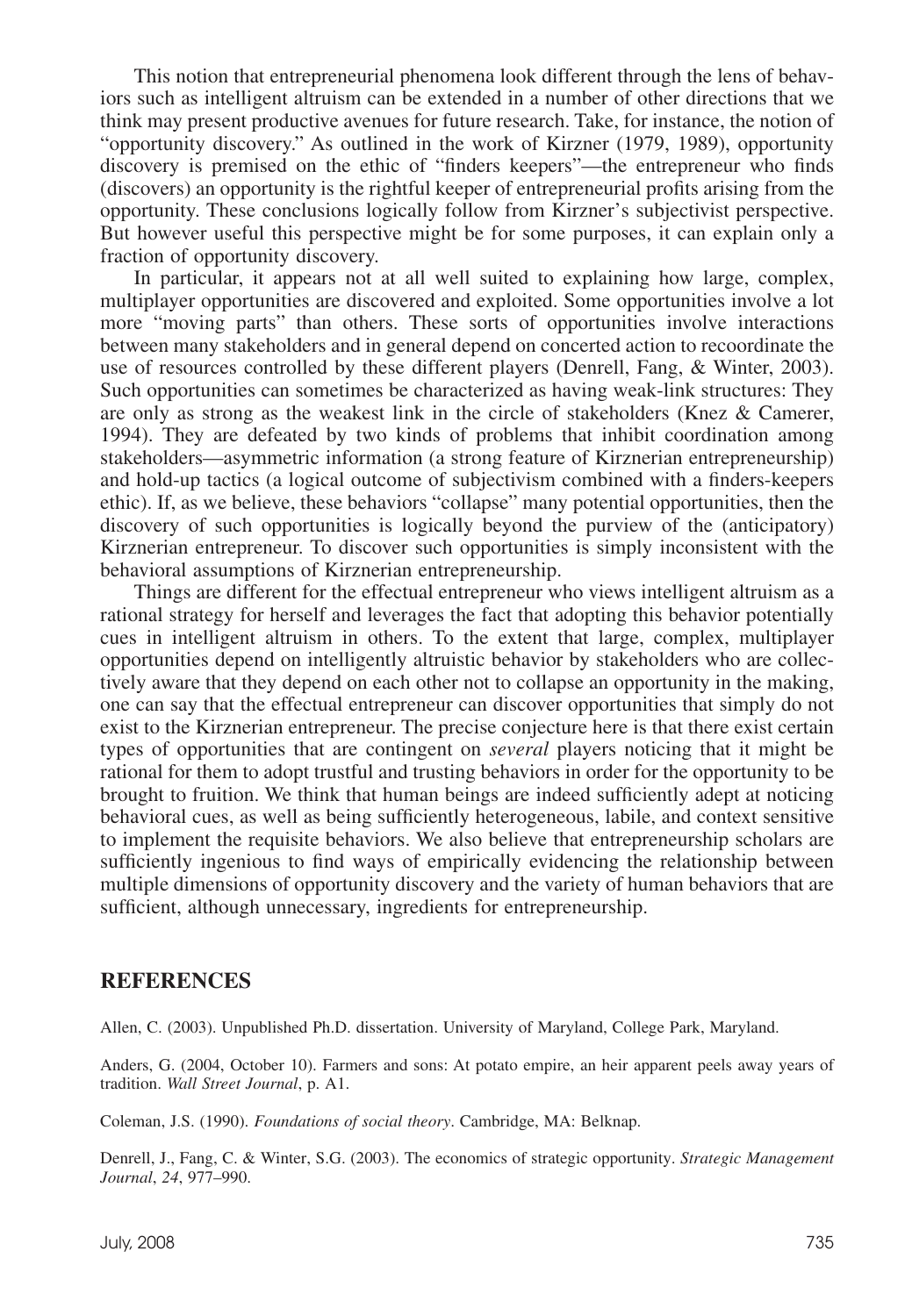Dew, N. (2003). *Lipsticks and razorblades: How the Auto ID Center used pre-commitments to build the Internet of things*. Unpublished Ph.D. dissertation, University of Virginia, Charlottesville, Virginia.

Dew, N., Sarasvathy, S.D. & Venkataraman, S. (2004). The economic implications of exaptation. *Journal of Evolutionary Economics*, *14*(1), 69–84.

Frank, R.H. (1988). *Passions within reason: The strategic role of the emotions*. New York: Norton.

Gilder, G. (1984). *The spirit of enterprise*. New York: Simon & Schuster.

Goel, S. & Karri, R. (2006). Entrepreneurs, effectual logic, and over-trust. *Entrepreneurship Theory and Practice*, *30*(4), 477–493.

Goel, S., Bell, G.G., & Pierce, J. (2005). The perils of Pollyanna: Development of the over-trust construct. *Journal of Business Ethics*, *58*, 203–218.

Griliches, Z. & Mairesse, J. (1999). *Production functions: The search for identification*. In S. Strøm (Ed.), *Econometrics and economic theory in the 20th century: The Rangnar Frisch centennial symposium* (pp. 169–203). Cambridge, UK: Cambridge University Press.

Kirzner, I.M. (1979). *Perception, opportunity, and profit: Studies in the theory of entrepreneurship*. Chicago: University of Chicago.

Kirzner, I.M. (1989). *Discovery, capitalism, and distributive justice*. New York: Blackwell.

Knez, M. & Camerer C. (1994). Creating expectational assets in the laboratory: Coordination in "weakestlink" games. *Strategic Management Journal*, *15*(1/2), 101–117.

Knight, F. (1921). *Risk, uncertainty and profit*. New York: Houghton-Mifflin.

Lewontin, R.C. (1992). *Biology as ideology: The doctrine of DNA*. New York: HarperPerennial.

Mairesse, J. & Griliches, Z. (1990). Heterogeneity in panel data: Are there stable production functions? In P. Champsaur, M. Deleau, J.-M. Grandmont, R. Guesnerie, C. Henry, J.-J. Laffont, G. Laroque, J. Mairesse, A. Monfort, & Y. Younes. (Eds.), *Essays in honour of Edmond Malinvaud*, (Vol. 3, pp. 192–231). Cambridge, MA: MIT Press.

Miner, J.B. & Raju, N.S. (2004). When science divests itself of its conservative stance: The case of risk propensity differences between entrepreneurs and managers. *Journal of Applied Psychology*, *89*(1), 14– 21.

Rabin, M. (1998). Psychology and economics. *Journal of Economic Literature*, *36*, 11–46.

Sarasvathy, S.D. (1998). *How do firms come to be? Towards a theory of the pre-firm*. Unpublished Ph.D. dissertation, Carnegie Mellon University, Pittsburgh, PA.

Sarasvathy, S.D. (2001). Causation and effectuation: Towards a theoretical shift from economic inevitability to entrepreneurial contingency. *Academy of Management Review*, *26*, 243–288.

Sarasvathy, S.D. & Dew, N. (2005). New market creation through transformation. *Journal of Evolutionary Economics*, *15*, 533–565.

Silver, D.A. (1985). *Entrepreneurial megabucks: The 100 greatest entrepreneurs of the last 25 years*. New York: John Wiley.

Simon, H.A. (1993). Altruism and economics. *American Economic Review*, *83*, 156–161.

Slovic, P. (1995). The construction of preference. *American Psychologist*, *50*, 364–371.